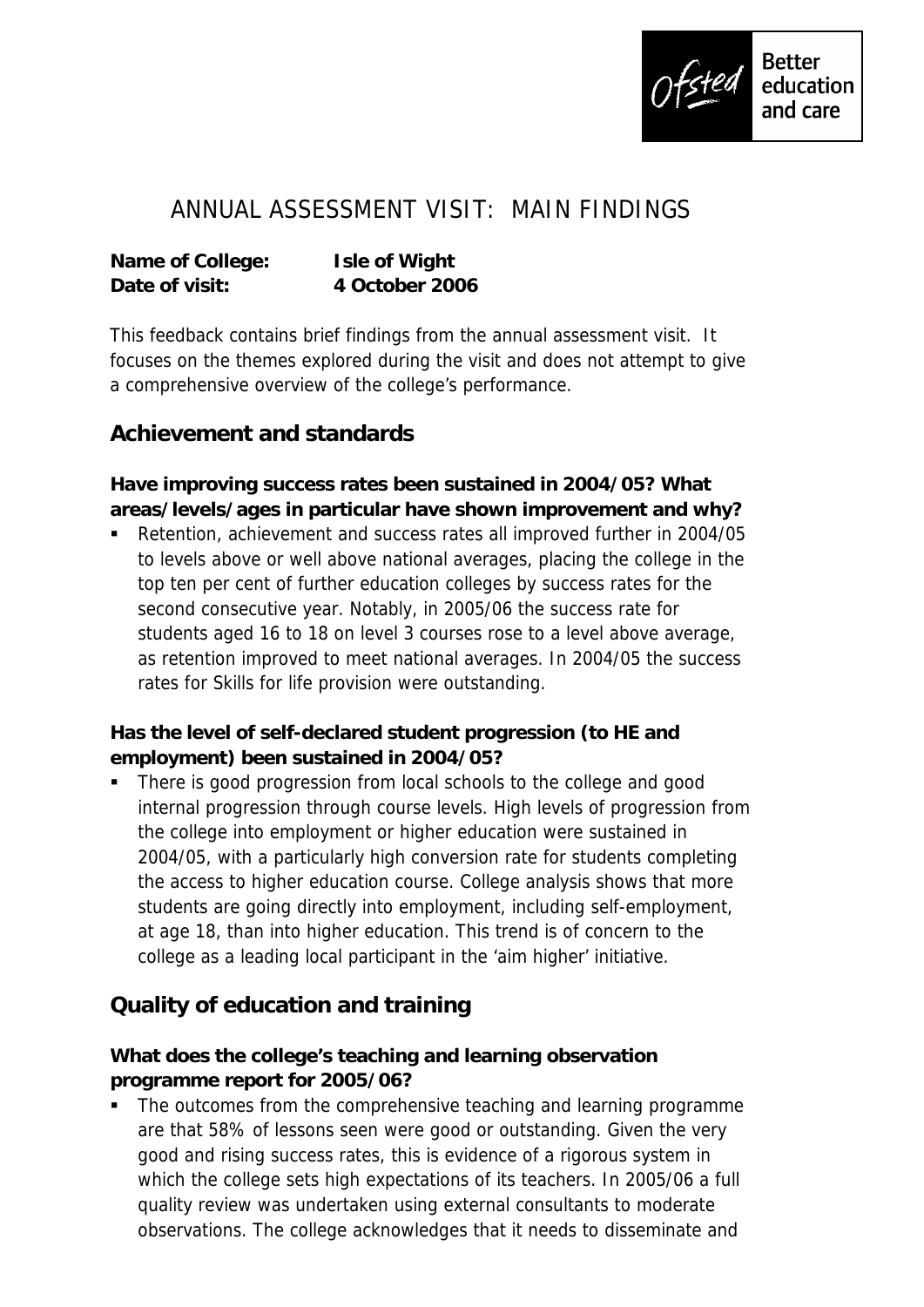

celebrate good and outstanding teaching practice more actively, and that it needs to turn more plans into practice. Staff development has a strong focus on strategies and techniques in lessons and there are good opportunities for staff to focus on what and how students learn. The use of learning coaches is being revived. Students are enthusiastic about teaching in the college and appreciate the passion that teachers have for their subjects.

**Are there any new curriculum developments, and how well did last year's new courses do?**

• There has been a significant growth in numbers of students taking construction and fitness and exercise courses, and some growth in numbers doing art and design, performing arts, care and engineering. Enrolments overall have declined over the last three years, but most of these were planned in response to changing priorities and funding by the government. The numbers of students on roll aged 16 to 18 has grown steadily over three years. A good proportion of adults now pay the full cost of their tuition. The numbers of students taking basic skills courses has grown very significantly over the last three years.

**What lies behind the success the college has had with its provision for basic skills and learndirect?**

 The college has very good arrangements for providing literacy, numeracy and language support, and success rates for these courses are excellent. Learndirect provision on the island, in which the college plays a leading part, is very well managed. Courses are carefully tailored to meet needs, and provision is available in the community and on employers' premises as well as in the college itself. However, with a funding level reduction of some 70% in 2005/06 the college has had to redevelop its business model and recover the full costs from learners and employers. The provision is sustainable only if it breaks even against that model.

**How successfully have the new centres of vocational excellence (CoVEs) been established?**

 The college has invested highly in its four fully established CoVEs in hospitality and catering; residential and domiciliary care for adults; early years, playwork and children's services; and marine industries. Partnership working is effective and recruitment has exceeded targets. The new marine CoVE supported 464 learners at level 2 in 2005/06 against a target of 230.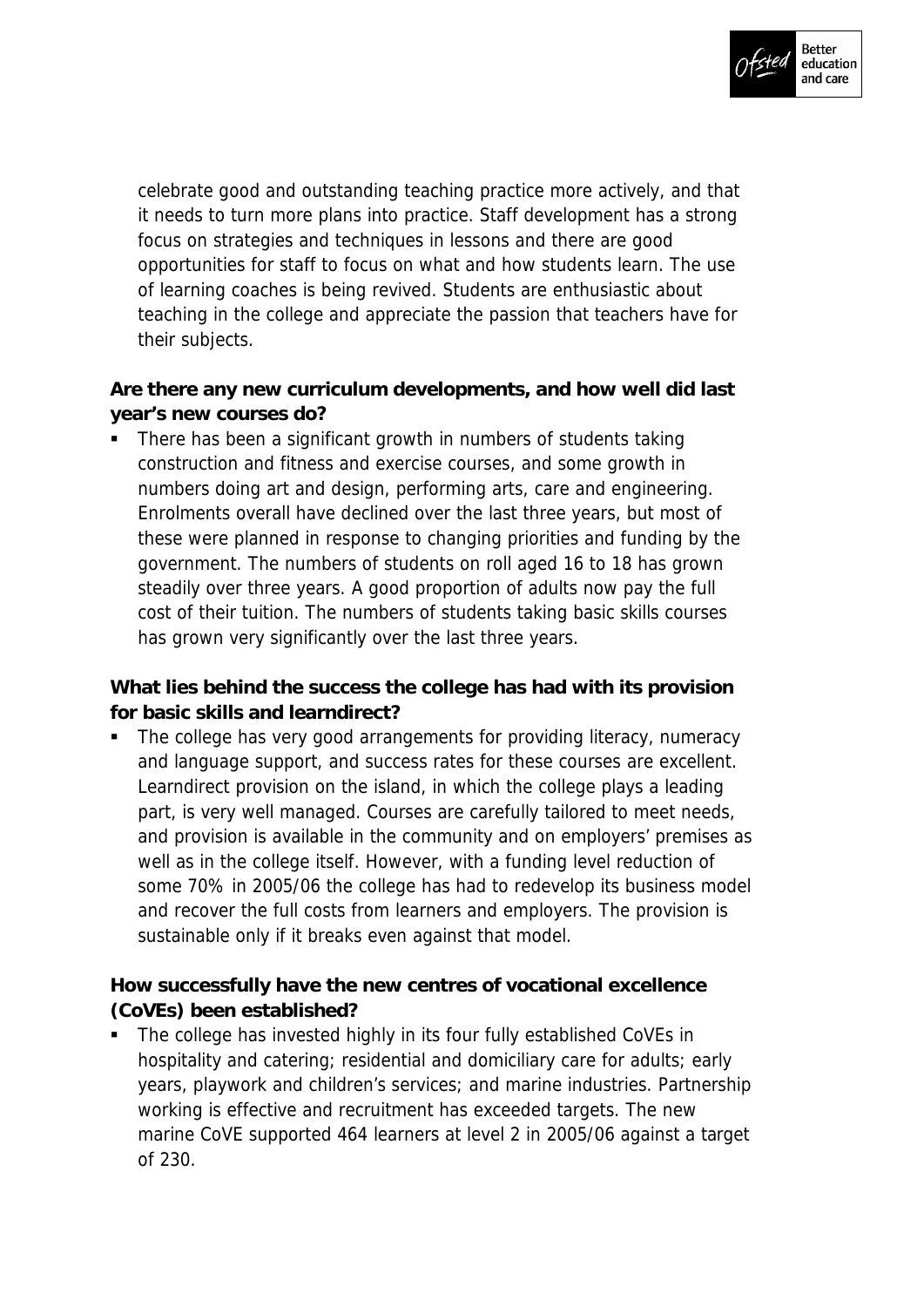

**Has the new tutoring model been introduced and what has been its reception and impact?**

 The college operates a mixed tutorial model that has evolved naturally: there are two full-time specialist tutors who look after students from different sectors and a number of vocational teachers who act as tutors to students in their own sector. This approach seeks to make the best use of the skills of different staff to meet the tutorial needs of students and in many ways it is effective. However, there is some inconsistency in the levels of entitlement and experience enjoyed by students, and not all students are clear about the purpose or extent of all tutorial activity. Most are very satisfied with the level of individual support they get from their tutor.

## **Leadership and management**

**How good are relations with the high schools in the pursuit of a fair and transparent curriculum offer to all students at age 16?**

 The college has built very successful provision for students aged 14 to 16 and the number has grown by over 300% in four years. There were 368 such students in 2005/06 taking vocational courses across 12 subject areas. Good liaison exists with three of the five high schools on the island, but although all five schools are signatories to the 14-19 strategy group, two schools failed to comply with the agreed practice to allow all year 10 students to attend vocational taster days at the college. A few students reported that their schools gave them negative or misleading advice about post-16 courses at the college.

**How successful is the college in attracting international students, and what are the benefits to the college and to students?**

The college enrolled 459 international students in 2004/05, of which 57 were full-time. This provision adds income and cultural diversity to the college and to the wider island community and strengthens crosscurricular links. In 2005/06 this number declined but the college is well placed to reverse this trend in 2006 and 2007.

**Did the college achieve Action for Business accreditation in March 2006 and did it secure a WBL contract from the LLSC in July 2006?**

 The business development unit is well integrated in the college and doubled its business in 2005/06. The college is successfully engaging employers and responding to their requirements. It continues to add to the number of employers with whom it does direct work. Action for